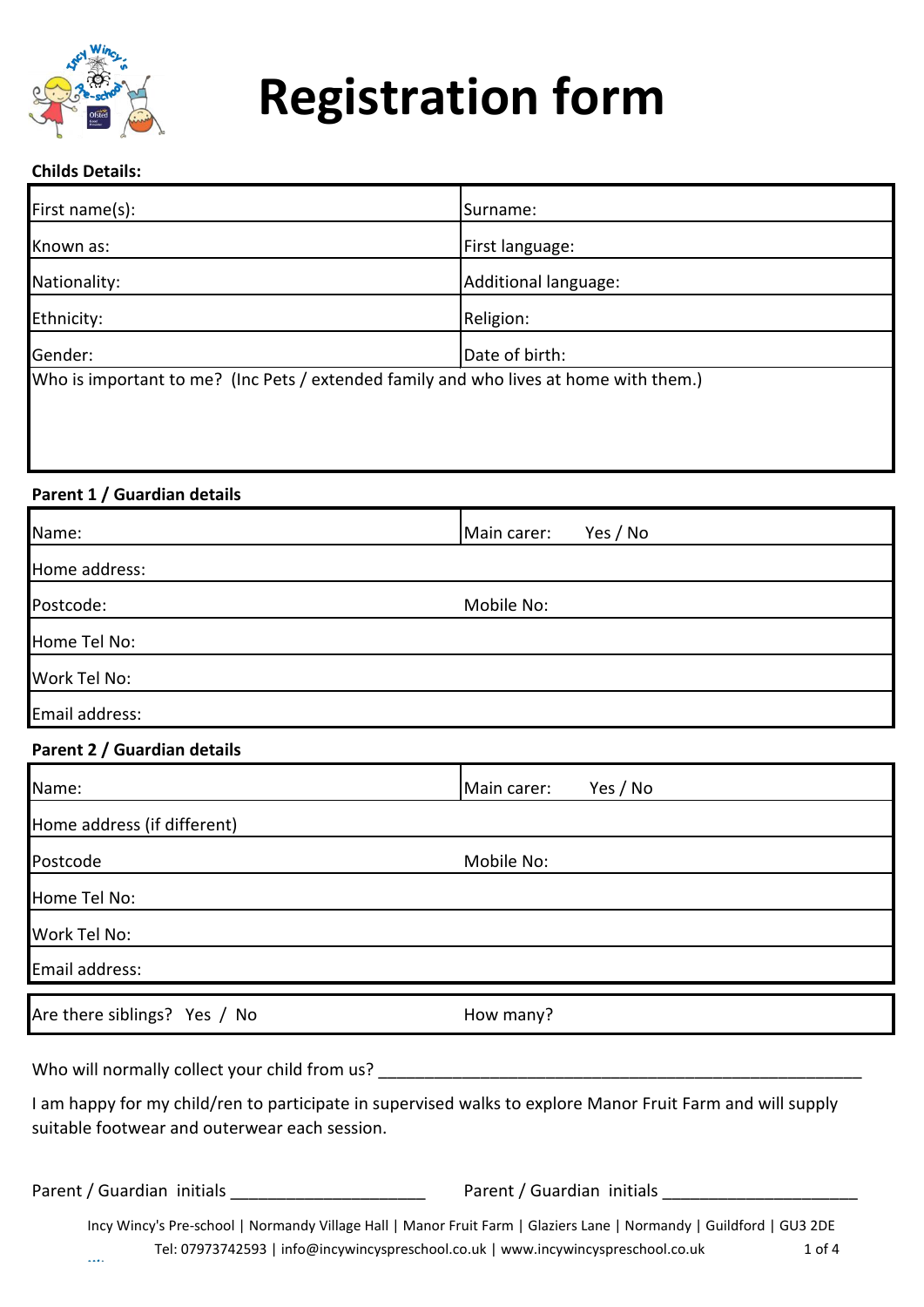

Previous Care: another setting / friends / family?

#### **Emergency Contacts**

Emergency contacts are persons authorised by you to collect your child by arrangement or if, for any reason, parent/guardian 1 or 2 are not contactable in an emergency situation. Emergency contacts must be over 16 years of age. For security purposes please provide a password that should be known to any persons authorised to collect your child from the pre-school.

| Contact 1:             | <b>Contact 2:</b>      |
|------------------------|------------------------|
| Name:                  | Name:                  |
| Home Tel No:           | Home Tel No:           |
| Mobile No:             | Mobile No:             |
| Relationship to child: | Relationship to child: |
| Password:              | Password:              |

Please give details of any special dietary requirements:

Please give details of any allergies:

Please provide any other information that we should know about your child:

## **Photographs**

We would like to take photographs at Incy Wincy's and these images may appear on the hall notice board, in printed material, on our website and in profiles.

To comply with the Data Protection Act 1998, we need your permission. Please initial and date below. Conditions of Use

1. We will only use images for the purposes mentioned above.

2. We will not include personal details or names of any person without good reason and only with your expressed permission.

3. We may use group images with very general labels, eg: 'music time' 'craft activities' etc.

Parent / Guardian initials extending the second parent / Guardian initials parent / Guardian initials parent / Guardian initials and the second of the second of the second of the second of the second of the second of the s

Incy Wincy's Pre-school | Normandy Village Hall | Manor Fruit Farm | Glaziers Lane | Normandy | Guildford | GU3 2DE Tel: 07973742593 | info@incywincyspreschool.co.uk | www.incywincyspreschool.co.uk 2 of 4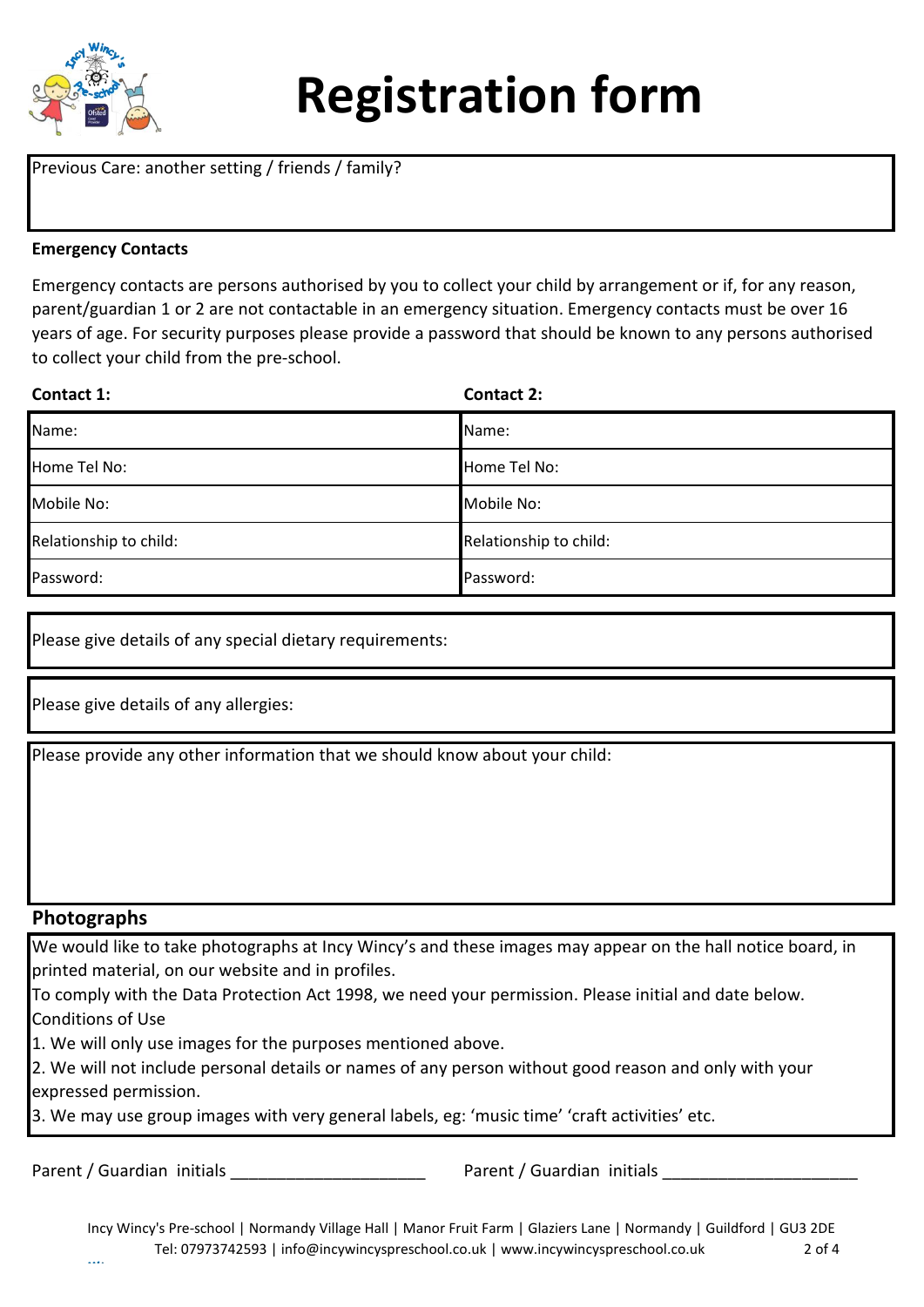

# **Medical Information:**

| Doctors Name: | Surgery practice: |
|---------------|-------------------|
| Address:      |                   |
| Postcode:     | Tel No:           |

#### **Immunisations and illnesses:**

Please tick the boxes below to indicate if your child has been immunised against and/or suffered from any of the illnesses listed.

|                                                             | Immunised | Suffered from |
|-------------------------------------------------------------|-----------|---------------|
| Diphtheria                                                  |           |               |
| Tetanus                                                     |           |               |
| Whooping cough                                              |           |               |
| Polio                                                       |           |               |
| <b>HiB</b>                                                  |           |               |
| <b>Meningitis C</b>                                         |           |               |
| <b>MMR</b>                                                  |           |               |
| Measles single                                              |           |               |
| Mumps single                                                |           |               |
| Rubella single                                              |           |               |
| Pneumococcal                                                |           |               |
| <b>BCG</b>                                                  |           |               |
| <b>Chicken Pox</b>                                          |           |               |
| Scarlet fever                                               |           |               |
| Any other?                                                  |           |               |
| Please give details of any medical conditions / treatments: |           |               |

#### **Administering Medication Consent**

I/we understand that Incy Wincy's staff will administer medicine prescribed by a child's doctor, if it would be detrimental to the child's health if not given in the setting. Medication such as Calpol or Nurofen will only be given in conjunction with prescribed medication. I understand that I will complete a specific Administering Medication Form to confirm administration details.

## **Medical Emergency Consent**

I/we give permission for a suitably qualified First Aider to administer First Aid to my child, or take my child to Accident and Emergency, or call for medical assistance and to sign on my behalf any consent forms required by medical authorities, if they are advised not to wait for my own signature. I do this knowing that every reasonable effort has been made to locate me and that my child's medical needs are paramount in this situation. A member of staff will accompany my child and take their registration and medical info with them.

Parent / Guardian initials

Incy Wincy's Pre-school | Normandy Village Hall | Manor Fruit Farm | Glaziers Lane | Normandy | Guildford | GU3 2DE Tel: 07973742593 | info@incywincyspreschool.co.uk | www.incywincyspreschool.co.uk 3 of 4